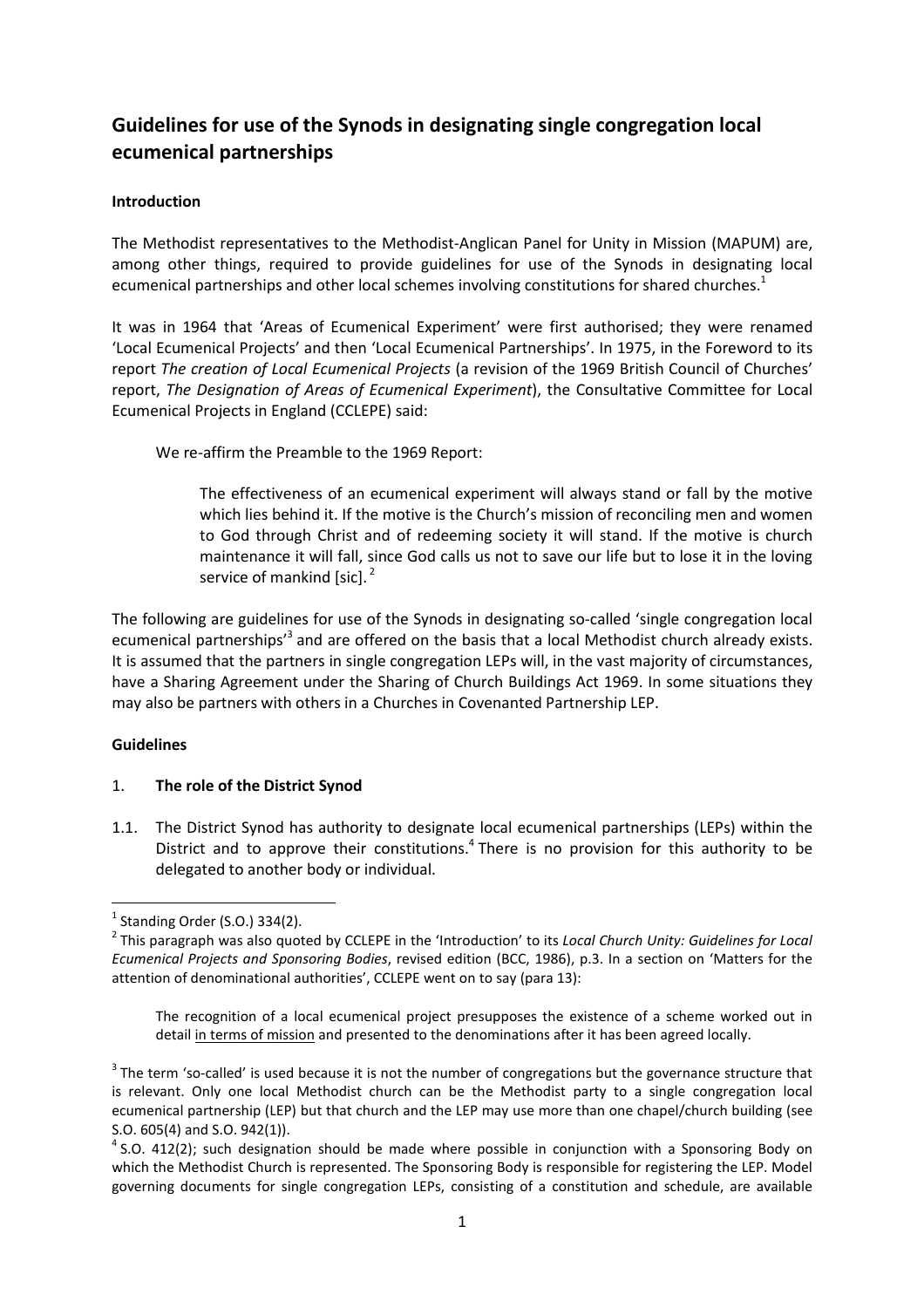- 1.2. This authority shall not, however, be exercised unless the District Policy Committee (DPC) has complied with S.O. 434(3)(v) and so reported to the Synod.<sup>5</sup>
- 1.3. When designating a single congregation LEP or later, the Synod may give a direction under S.O. 611(1). It may also revoke such a direction at any time.<sup>6</sup> The DPC is required to consider and report to the Synod on all proposals for the issue or revocation of such directions<sup>7</sup> and the Synod needs to be aware of the implications of such a direction for decision making, particularly when the Methodist Church Council will be exercising managing trustee responsibilities.
- 1.4. After the Synod has designated and/or approved the constitution of a LEP its decision(s) shall be reported to the (connexional) ecumenical officer<sup>8</sup> and a copy of the constitution sent to him or her.<sup>9</sup> It also needs to report to the (connexional) ecumenical officer when it gives a direction under S.O. 611(1) or revokes one under S.O. 611(2). $^{10}$
- 1.5. Although standing orders do not require it, it is highly desirable for the Synod to report to the (connexional) ecumenical officer when it gives its approval to the dissolution of a LEP.<sup>11</sup>

## 2. The role of the District Policy Committee $^{12}$

2.1. S.O. 434(3)(v) says that the DPC shall:

be responsible for recommending to the Synod the establishment of ecumenical partnerships in extended areas that do not require shared governance, the designation of local ecumenical partnerships and the approval of local constitutions, but only after submitting each such constitution to the ecumenical officer and the Faith and Order Committee and taking into account their advice.

2.2. Although a single congregation LEP can have significant implications for a Circuit in fulfilling its purposes, $^{13}$  there is no explicit, formal role for the Circuit in the process of designating a LEP.<sup>14</sup>

from CTE or Cytûn for England and Wales and from ACTS for Scotland; these models meet the requirements of the Charity Commission for England and Wales and the Office of the Scottish Charity Regulator respectively. Amendments to a constitution may only be made with the approval of the Sponsoring Body and of the appropriate authority of each of the participating denominations.

 $5$  S.O. 412(3); see below for the role of the DPC.

 $\overline{a}$ 

 $7$  See below for the role of the DPC.

 $6$  S.O. 611(2).

 $8$ That the Standing Order is referring to the connexional ecumenical officer, see the first Note under S.O. 434(3)(vii).

 $9^9$  S.O. 412(3).

 $10$  See S.O. 334(4).

 $11$  See below.

 $12$  For the appointment of a DPC, by whatever name, see S.O. 402(1). In addition to the general provision in S.O. 402(2) that the Synod may determine that particular functions assigned to the DPC shall be fulfilled by some other committee or by an officer appointed by the Synod, the DPC may, in accordance with S.O. 434(3A), delegate its responsibility under S.O. 434(3)(v) to an officer appointed by the Synod. If the responsibility is delegated, it is recommended that provision should be made to ensure that where specific proposals fall to be considered under S.O. 434(3)(v), the appointed officer should be independent of the situation and not involved in the formulation or consideration of the proposals in another capacity.

 $13$  See S.O. 500(1): 'The purposes of the Circuit include the effective deployment of the resources of ministry, which include people, property and finance as they relate to the Methodist churches in the Circuit, to churches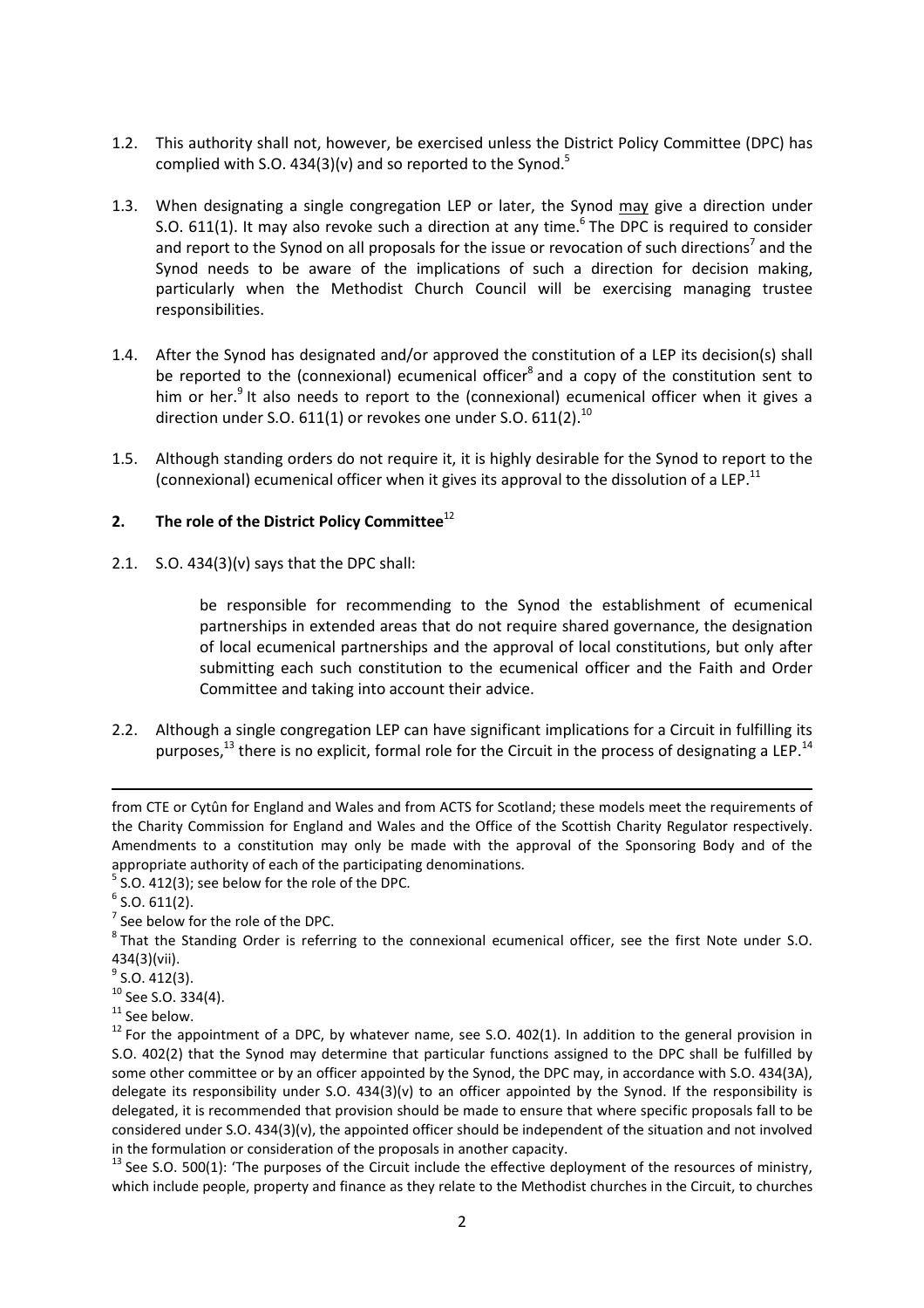Nevertheless, S.O. 434(3)(ii) says that the DPC shall 'promote, develop and co-ordinate ecumenical work within the Circuits'. This should include consultation with a Circuit about the designation of a LEP within it and the results of that consultation should be taken into consideration when preparing the recommendation to the Synod.

2.3. It is very important for all those involved in forming a single congregation LEP, including those responsible for its designation, to be confident that it is an appropriate form of ecumenical cooperation for the churches concerned. This was stressed by the Methodist Church's Sub-Committee for Local Ecumenical Development in its report to the Conference in 1996:

> It is important to bear in mind that there can be many forms of ecumenical cooperation, other than LEPs, which are to be welcomed. Indeed, one of the realisations that has dawned over the last few years is that whereas some forms of church cooperation will develop their commitment and become LEPs, for others this will not be an appropriate step. It is better to be a good "Churches Together" than to be a halfhearted LEP in the Congregations in Covenanted Partnership category. LEPs should not be entered into lightly.<sup>15</sup>

- 2.4. The model governing documents for single congregation LEPs provide for some but not a lot of variation. Nevertheless, the DPC should fulfil its responsibilities regarding constitutions, including any amendments proposed subsequent to the designation of the LEP, before making its recommendation to the Synod.
- 2.5. As noted above, one of the responsibilities of the DPC in connection with single congregation LEPs is to consider and report to the Synod on all proposals for the issue or revocation of directions under S.O.  $611<sup>16</sup>$  The (connexional) ecumenical officer also needs to be aware of such proposals and is required to obtain the DPC's report on them.<sup>17</sup> In fulfilling this responsibility, due consideration should be given to the precise terms of S.O. 611(1) and (2) and appropriate consultation held with the local church and circuit. It is important to recognise that such a direction does not abolish the Methodist Church Council but provides for an alternative constitution to that specified in S.O. 610. If a direction is given and the members of the Methodist Church Council will be managing trustees of significant local Methodist property, it is also important to clarify the responsibilities entailed with the prospective partner churches.

It goes without saying that the Superintendent Minister will have been involved from the outset of the discussion [about forming an LEP]. At a fairly early stage in discussion between the two or more local congregations it may be necessary to involve circuit people because what is proposed may well have repercussions on the level of ministerial staffing and the circuit budget. All local constitutions involving Methodist Churches also inevitably involve the Circuit.

 $\overline{\phantom{0}}$ 

of other denominations and to participation in the life of the communities served by the Circuit, including local schools and colleges, and in ecumenical work in the area including, where appropriate, the support of ecumenical Housing Associations.'

<sup>&</sup>lt;sup>14</sup> In its Guidelines for Local Ecumenical Projects (1984, revised 1986), the Methodist Church's Committee for Local Ecumenical Development (CLED) said (p.5f):

<sup>&</sup>lt;sup>15</sup> Conference Agenda (1996), p.262.

 $16$  S.O. 434(5)(vii).

 $17$  S.O. 334(4).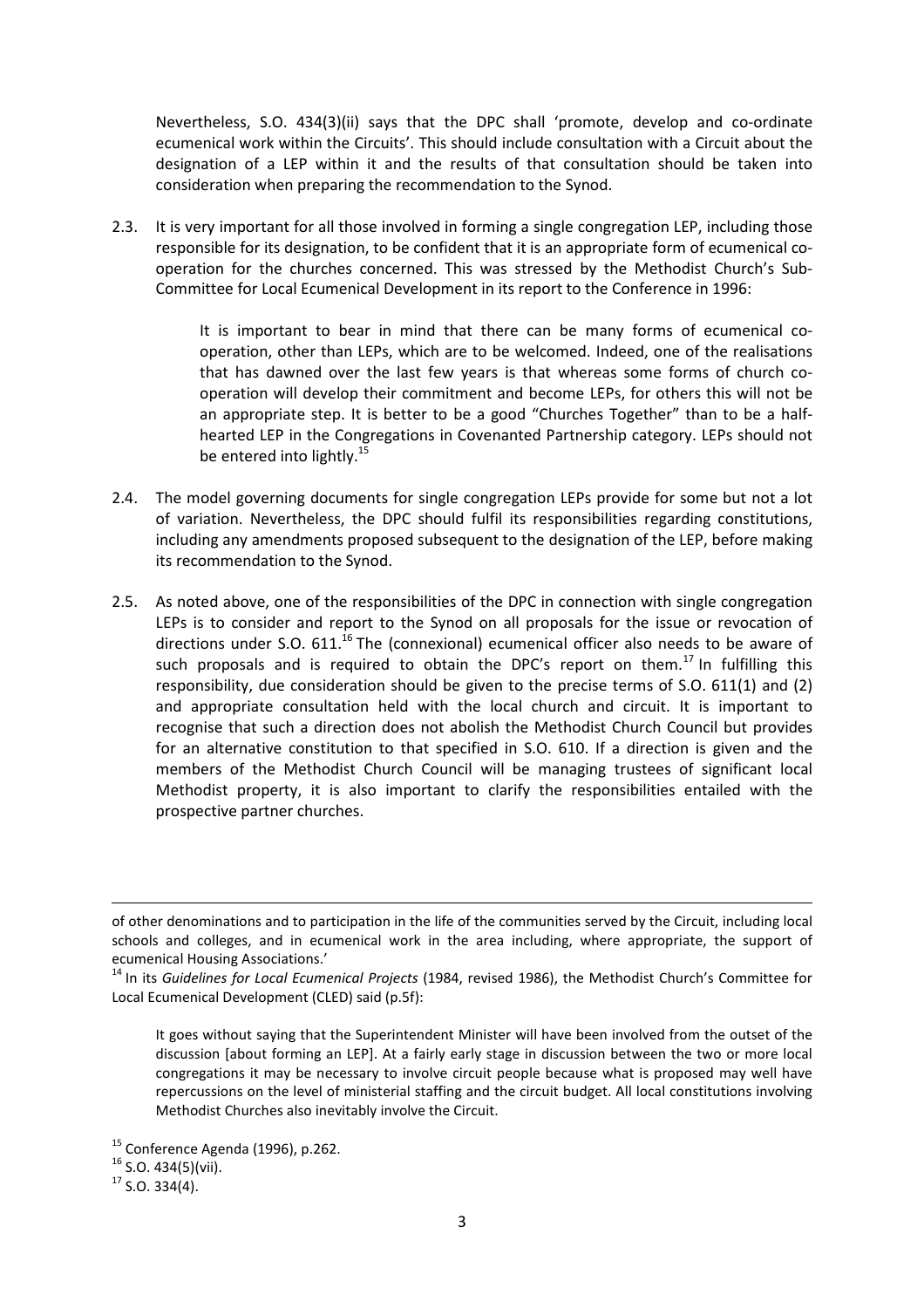#### 3. Questions relating to the designation of the LEP

- 3.1. Does the ecumenical vision statement show that there is a clear, imaginative, and realistic vision for the worship, life, and mission of the proposed single congregation LEP?<sup>18</sup>
- 3.2. How will each church's tradition be represented in and nurtured through the worship, life, and mission of the proposed partnership?
- 3.3. Have the churches that are considering entering into this partnership the potential to develop further their relationship and become a good single congregation LEP?
- 3.4. Will those belonging to each church be able to contribute to as well as receive from the partnership and the other church(es) in the proposed partnership?
- 3.5. How will the proposed partnership relate to other churches in its area and in the surrounding area?

## 4. Questions relating to constitutional matters

- 4.1. Do the appropriate model governing documents raise any questions that need to be addressed by the local church, circuit, or district?
- 4.2. What advice have the (connexional) ecumenical officer and the Faith and Order Committee offered?<sup>19</sup>
- 4.3. What role, if any, has the Sponsoring Body played in the process leading to designation, and, if designated, what role will it play in future? If there is no Sponsoring Body, or one that does not function, what is the outcome of consultation with the appropriate authority for each participating church in the proposed partnership?
- 4.4. Do the Methodists understand that the local Methodist church continues to exist in a single congregation LEP and, therefore, that there is still a Methodist Church Council?<sup>20</sup>
- 4.5. Has the local church (and circuit) requested the Synod to give a direction under S.O. 611(1)? If so, do the members of the 'ecumenical church council' or LEP Trustees understand the responsibilities they will be expected to fulfil?<sup>21</sup> If so, what would happen if the Synod were not willing to give such a direction or, having given it, decided to revoke it?
- 4.6. Is a Sharing Agreement under the Sharing of Church Buildings Act 1969 already signed and registered or being prepared? If the latter, when is it expected to be signed and registered?

 $\overline{a}$ 

<sup>&</sup>lt;sup>18</sup> This might be influenced by, among other things, the Methodist Church's 'Our Calling' and 'Priorities', the 'Five Marks of Mission' (from the Lambeth Conference of 1988 and taken up by others since), and the URC's 'Vision2020'.

<sup>&</sup>lt;sup>19</sup> See S.O. 434(3)(v).

<sup>&</sup>lt;sup>20</sup> Cf CLED Guidelines, p.9; 'there are times when only a Methodist Church Council can take certain legal decisions, for example in fulfilling its managing trustee role, or in acting as party to a Sharing Agreement.'

<sup>&</sup>lt;sup>21</sup> For example, admission to membership of the Methodist Church and managing trusteeship of Methodist property as an unincorporated body.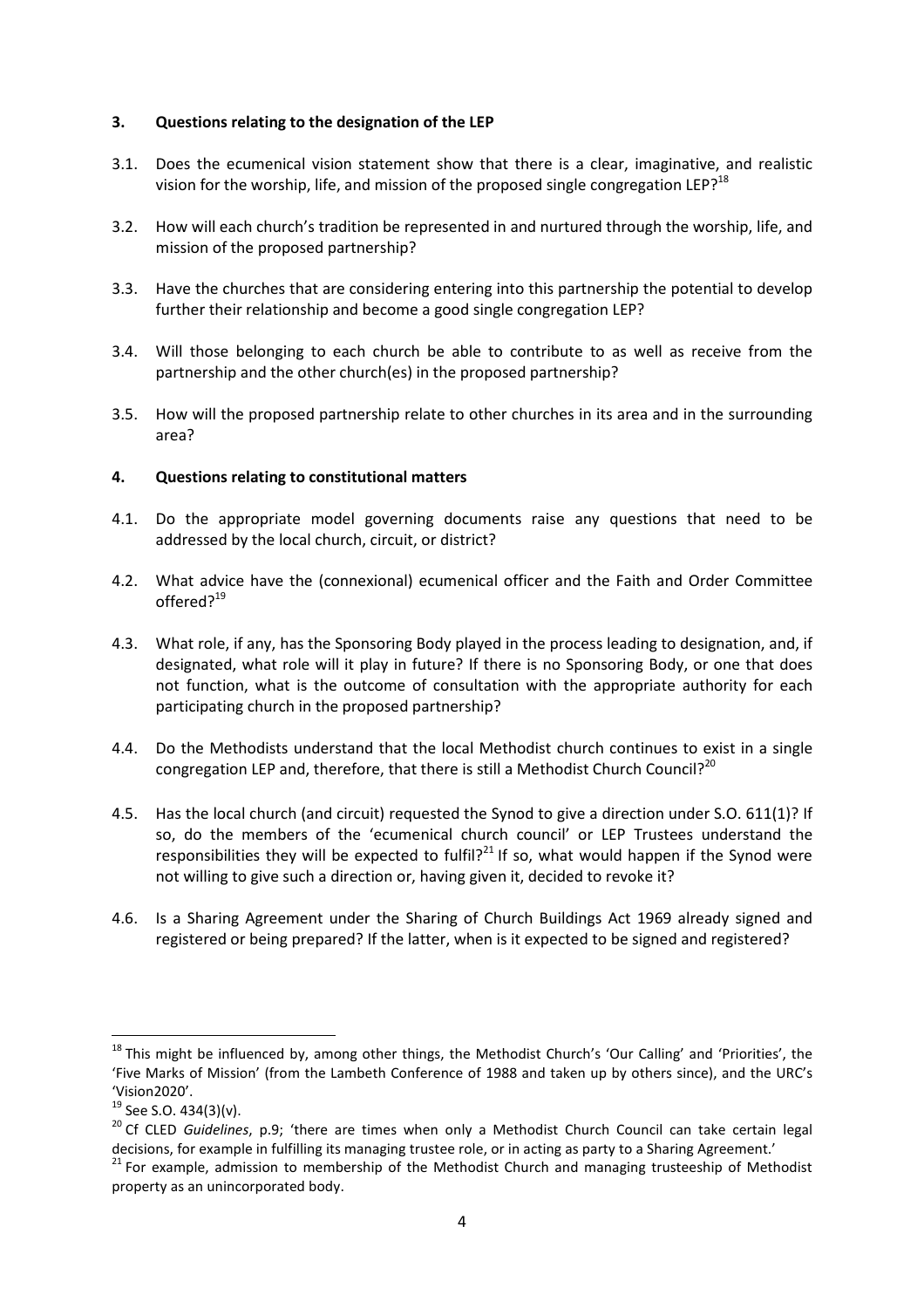- 4.7. Do the Methodists understand what are (or will be) the on-going obligations and responsibilities of the Methodist Church Council (whether constituted in accordance with Standing Order 610 or 611) under the Sharing Agreement?
- 4.8. Do the Methodists and the partner churches understand that the obligatory appointments under S.O. 641 still need to be made?
- 4.9. Will the meeting or committee having the responsibilities of a Pastoral Committee continue to be either the local Pastoral Committee composed in accordance with S.O. 644(1) or the Methodist Church Council in accordance with S.O. 644(4), or, if it is to be recommend that the Synod gives a direction under S.O. 611, an ecumenical pastoral committee appointed by the 'ecumenical church council' or LEP Trustees to discharge in relation to Methodist members the responsibilities of a Pastoral Committee under clause 10(a) of the Deed of Union and Section 05 of Standing Orders or, in a partnership with a Methodist membership of 49 or less, the Methodist Church Council constituted in accordance with S.O. 611(1), or a circuit Pastoral Committee? If it is to be the latter, is the Circuit aware of this and does it already have such a committee?
- 4.10. Do the Methodists understand that Church Stewards still need to be appointed in accordance with S.O.  $6322^{22}$
- 4.11. Do the Methodists understand that the other churches involved may need to retain appointments and processes from their traditions?
- 4.12. Do the churches in the proposed partnership wish to hold joint confirmations? If so, are they aware of the Methodist procedures relating to membership and confirmation?<sup>23</sup>
- 4.13. Are the churches considering entering the partnership aware of any review periods in their own and/or other churches' rules.<sup>24</sup>
- 4.14. Are all the churches considering entering the partnership aware that the circuit is a very significant body in the life and mission of the Methodist Church so it is essential that appropriate representatives are appointed to the circuit meeting?
- 4.15. 'Each Single Congregation Local Ecumenical Partnership has to identify which denominational policy it will follow for the purposes of safeguarding.<sup>25</sup> Which policy will be used in the proposed partnership?
- 4.16. What financial arrangements will be agreeable to the churches considering entering the partnership and, where applicable, their respective denominational authorities (eg, the circuit meeting)? What financial year is being proposed and how will that be handled by each of the bodies to which the accounts need to be presented?
- 4.17. What additional agreements need to be recorded outside the model governing documents to reflect the expectations, understandings, practices, and priorities of the churches; eg, matters

l

<sup>&</sup>lt;sup>22</sup> See also S.O. 622(2); in most circuits one of the Church Stewards serves on the Circuit Meeting.

<sup>&</sup>lt;sup>23</sup> See Deed of Union, 8 and Section 05 of Standing Orders.

<sup>&</sup>lt;sup>24</sup> For example, Canon B 44 of the Church of England provides for a LEP to be established for a period of up to seven years and extended for further periods of up to seven years.

<sup>25</sup> Conference Agenda (2012), p.182, para 3.6(a).